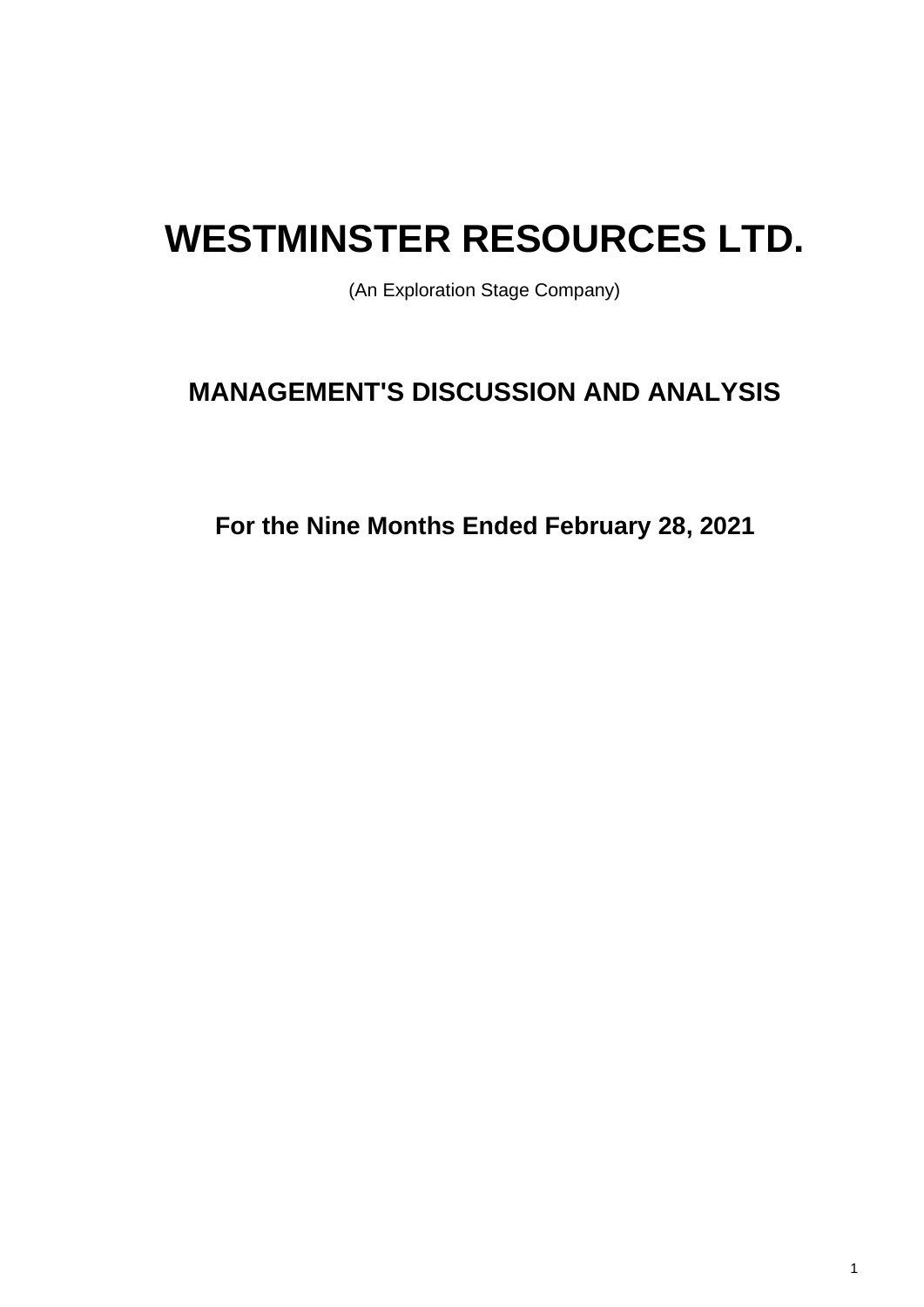**Management's Discussion and Analysis – Quarterly Highlights**

For the nine months ended February 28, 2021 (Expressed in Canadian Dollars - Unaudited)

### **CAUTIONARY STATEMENT REGARDING FORWARD-LOOKING INFORMATION**

Certain information contained or incorporated by reference in this MD&A, including any information as to our future financial or operating performance, constitutes "forward-looking statements". All statements, other than statements of historical fact, are forward-looking statements. The words "believe", "expect", "anticipate", "contemplate", "target", "plan", "intends", "continue", "budget", "estimate", "may", "will", "schedule" and similar expressions identify forward-looking statements. Forward-looking statements are necessarily based upon a number of estimates and assumptions that, while considered reasonable by us, are inherently subject to significant business, economic and competitive uncertainties and contingencies. Known and unknown factors could cause actual results to differ materially from those projected in the forward-looking statements. Such factors include, but are not limited to: fluctuations in the currency markets; fluctuations in the spot and forward price of gold or other commodities; changes in national and local government legislation, taxation, controls, regulations and political or economic developments in Canada and in other countries; business opportunities that may be presented to, or pursued by, us; operating or technical difficulties in connection with mining or development activities; employee relations; litigation; the speculative nature of exploration and development, including the risks of obtaining necessary licenses and permits; and contests over title to properties, particularly title to undeveloped properties. In addition, there are risks and hazards associated with the business of exploration, development and mining, including environmental hazards, industrial accidents, unusual or unexpected formations, pressures, cave-ins, flooding and the risk of inadequate insurance, or inability to obtain insurance, to cover these risks. Many of these uncertainties and contingencies can affect our actual results and could cause actual results to differ materially from those expressed or implied in any forward-looking statements made by, or on behalf of, us. Readers are cautioned that forward-looking statements are not guarantees of future performance. All of the forward-looking statements made in this MD&A are qualified by these cautionary statements.

We disclaim any intention or obligation to update or revise any forward-looking statements whether as a result of new information, future events or otherwise, except to the extent required by applicable laws.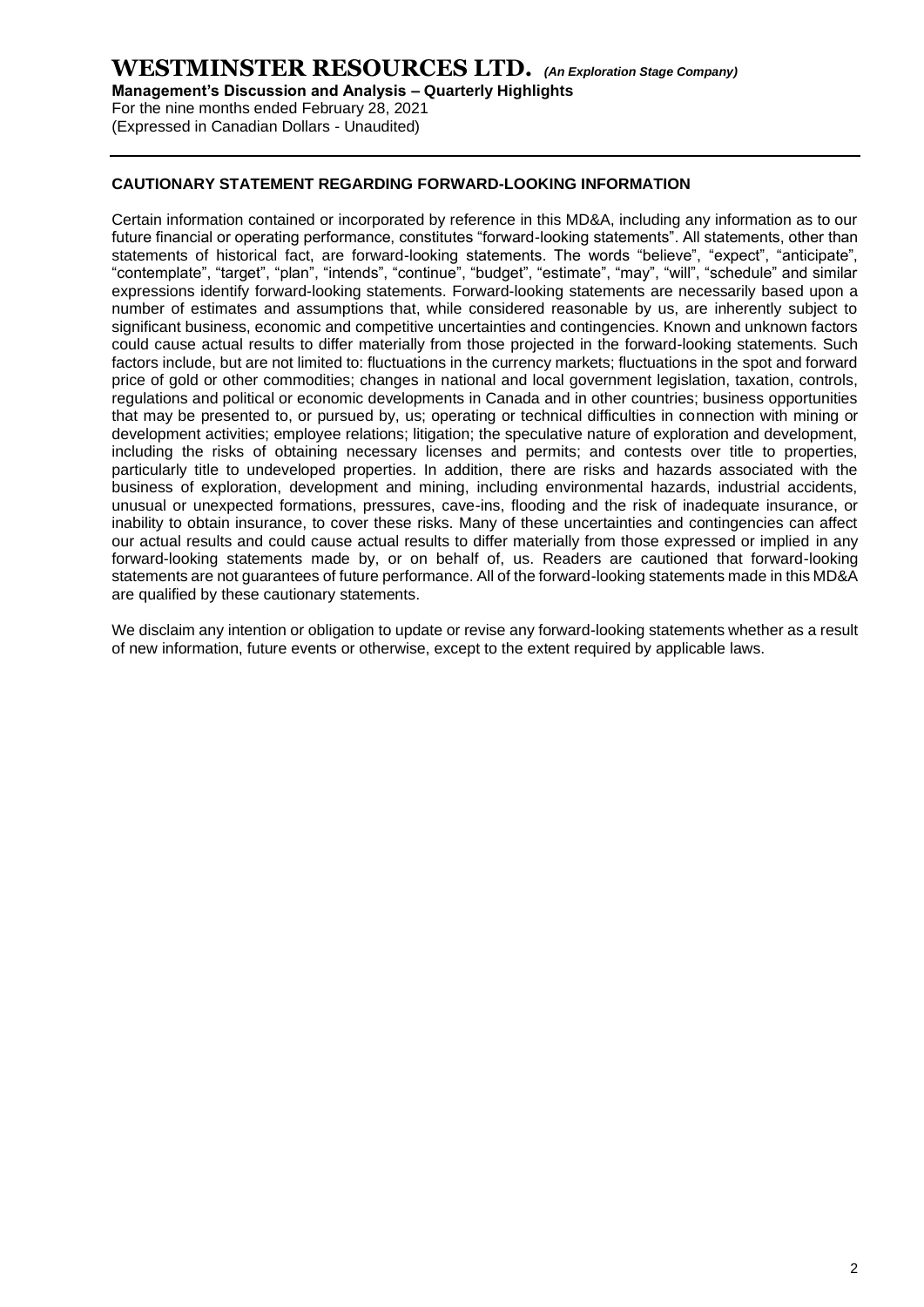**Management's Discussion and Analysis** 

For the nine months ended February 28, 2021 (Expressed in Canadian Dollars)

### **1.1 Date**

The following management's discussion and analysis ("MD&A"), which is dated April 29, 2021 provides a review of the activities, results of operations and financial condition of Westminster Resources Ltd. ("the Company" or "Westminster"), as at February 28, 2021 as well as future prospects of the Company. This MD&A should be read in conjunction with the unaudited condensed interim consolidated financial statements of the Company as at and for the nine months ended February 28, 2021 (the "Interim Financial Statements"), together with the audited consolidated financial statements of the Company as at and for the year ended May 31, 2020. All dollar amounts in this MD&A are expressed in Canadian dollars unless otherwise specified (the Company's financial statements are prepared in Canadian dollars). Additional information relating to the Company is available on SEDAR at [www.sedar.com.](http://www.sedar.com/)

Effective August 29, 2019, the Company consolidated its common shares on a 5:1 basis. This MD&A retroactively reflect the share consolidation.

### **1.2 Overall Performance**

### *1.2.1 Introduction*

Westminster is a TSX Venture Exchange listed company (symbol – WMR). Westminster is a resource company that is conducting exploration in southern Peru, through its wholly-owned subsidiary, Westminster Peru S.A.C; and in the La Ronge District of northern Saskatchewan, Canada. The mineral concessions, which have been acquired by staking, option agreements and through outright purchases, are prospective for mostly copper and gold in Southern Peru; and copper, gold and zinc in Saskatchewan.

In Peru, Westminster is focused on the Ilo Norte and Ilo Este copper/gold projects in the highly-prospective coastal IOCG/Porphyry Copper belt of southern Peru, mostly in the districts of Moquegua and Tacna. Within 100 km of the Projects, the region is the source of around half of Peru's copper production (the world's third largest copper producing nation). Ilo Norte is an IOCG system, with a subsidiary high-grade copper-skarn target, while Ilo Este is a copper-gold-molybdenum porphyry system. Two less-advanced projects cover geophysical targets in the same area.

The Saskatchewan project covers 10,858 hectares in the La Ronge District. The package of claims is prospective for copper and other minerals, with numerous showings and occurrences from historical exploration.

The Company also continues to review and investigate other projects which may fit the Company's overall capabilities and goals.

### *1.2.2 Financial condition*

At February 28, 2021, the Company had no long-term debt and its credit and interest rate risks are limited to interest bearing assets of cash. At February 28, 2021, the Company had \$303,576 in cash (May 31, 2020 – \$10,047) and negative working capital of \$5,358 (May 31, 2020 – \$1,537,020).

### *1.2.3 Outlook and Recent Exploration Activity*

For the nine months ended February 28, 2021, the Company's focus has been completing the Peru and Saskatchewan acquisitions and the continuing review of other mineral projects that may fit within the Company's portfolio, and the potential sourcing of other additional funding and/or pursuing industry partnerships. The following information presents details on the Company's properties and recent exploration and evaluation activities in Peru and Canada.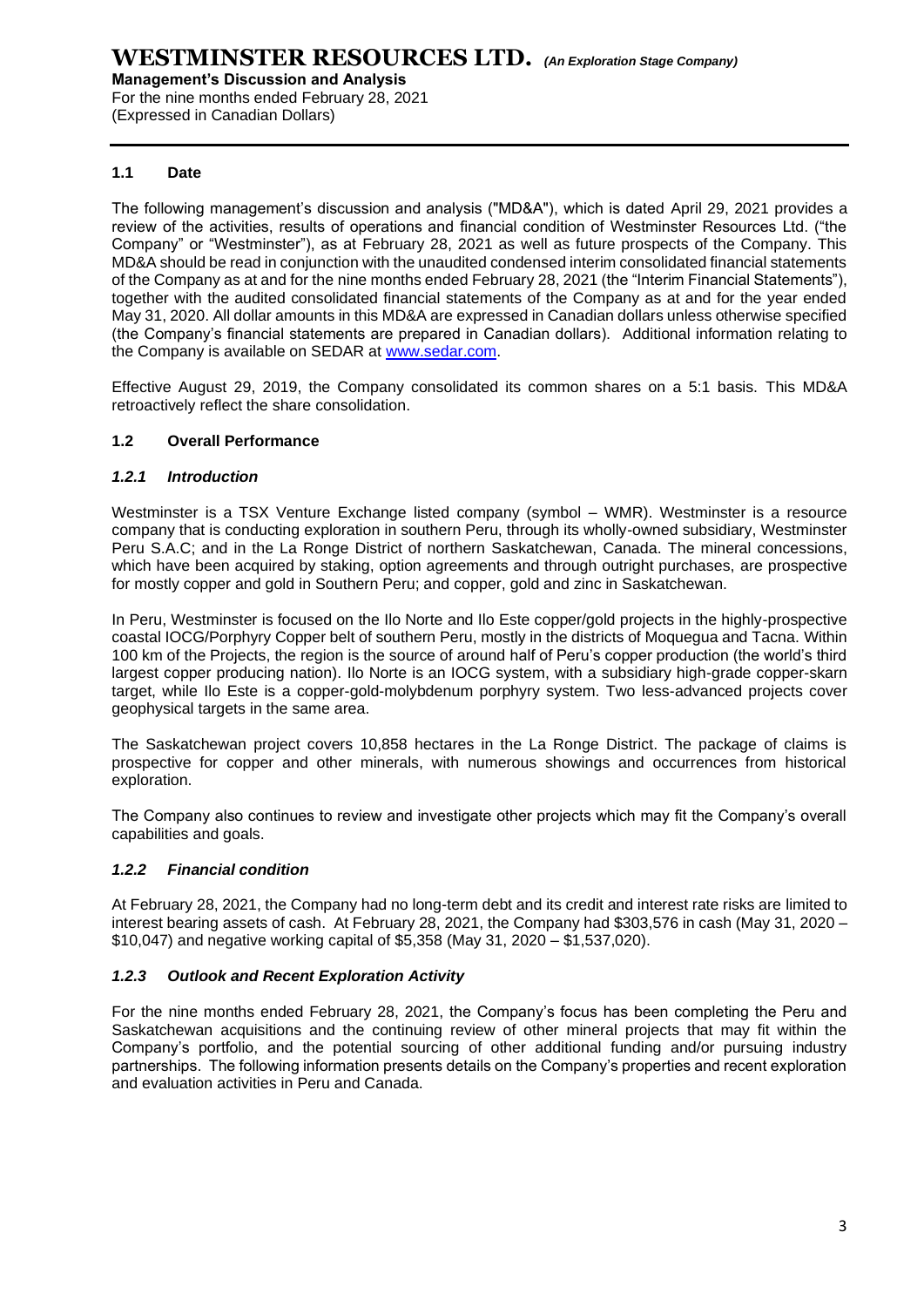**Management's Discussion and Analysis – Quarterly Highlights**

For the nine months ended February 28, 2021 (Expressed in Canadian Dollars - Unaudited)

### **Exploration Highlights**

### *Ilo Norte (Peru)*

The Ilo Norte Project in southern Peru is an Iron Oxide Copper Gold (IOCG) exploration target with significant potential. The work to date has concentrated on a relatively small portion of the prospective part of the lease holding. Remote sensing and in-field mapping has demonstrated that the silica and potassic alteration halo that exists at the known mineralisation extends across the entire property. The initial recommendation is to complete a 3D induced polarisation survey, once all the data is properly centralised and complied.

### *Ilo Este (Peru)*

Ilo Este, also in southern Peru, is a copper-gold porphyry deposit that has been eroded down to the midlevel of the system. There remains the potential to discover an ore body within the remnants of the porphyry that has been the focus of the majority of work thus far, and for other centres to be discovered within the lease holding to the north across the river and on the southern side of the Chololo fault. The initial recommendation, after data centralisation and compilation, is for alteration logging of core and rock chips, along with an extension of the magnetic survey, geological mapping and geochemical survey to the north side of the river.

### *La Ronge (Saskatchewan)*

The La Ronge project in central Saskatchewan, Canada covers numerous historical showings from regional exploration historically focused on nickel-PGE, orogenic gold and VMS deposit types. The property has numerous mineral occurrences which include copper, and recent exploration in the region by other companies has indicated some trends to be higher in copper than others. The Company continues to compile and re-interpret historical information as a precursor to sampling and mapping in the field.

### **Qualified Person**

Technical information in this MD&A has been reviewed and approved by Derrick Strickland, P. Geo, a qualified person as defined in National Instrument 43-101.

### **1.3 Summary of Quarterly Results**

The following table sets out certain unaudited financial information of the Company for each of the last eight quarters, beginning with the fourth quarter of fiscal 2019. This financial information has been prepared in accordance International Accounting Standard ("IAS") 34 Interim Financial Reporting using accounting policies consistent with IFRS issued by the International Accounting Standards Board ("IASB").

Quarterly results are highly variable for exploration companies depending on whether the Company has any property write-downs, share-based payments expenses and gain or losses resulting from foreign exchange.

|                               | Income (loss)<br>per quarter | <b>Fully</b><br>diluted<br>income<br>(loss) per<br>share |
|-------------------------------|------------------------------|----------------------------------------------------------|
| Mar. 1, 2019 - May. 31, 2019  | \$(1,970,079)                | \$<br>(0.21)                                             |
| Jun. 1, 2019 - Aug. 31, 2019  | \$<br>(164, 013)             | \$<br>(0.02)                                             |
| Sept. 1, 2019 - Nov. 30, 2019 | \$<br>(71, 370)              | \$<br>(0.01)                                             |
| Dec. 1, 2019 - Feb. 29, 2020  | \$<br>(108, 422)             | \$<br>(0.01)                                             |
| Mar. 1, 2020 - May. 31, 2020  | \$<br>(147, 810)             | \$<br>(0.02)                                             |
| Jun. 1, 2020 - Aug. 31, 2020  | \$<br>(99,010)               | \$<br>(0.01)                                             |
| Sept. 1, 2020 - Nov. 30, 2020 | \$<br>491,480                | \$<br>0.04                                               |
| Dec. 1, 2020 - Feb. 28, 2021  | \$<br>(275,902)              | \$<br>(0.01)                                             |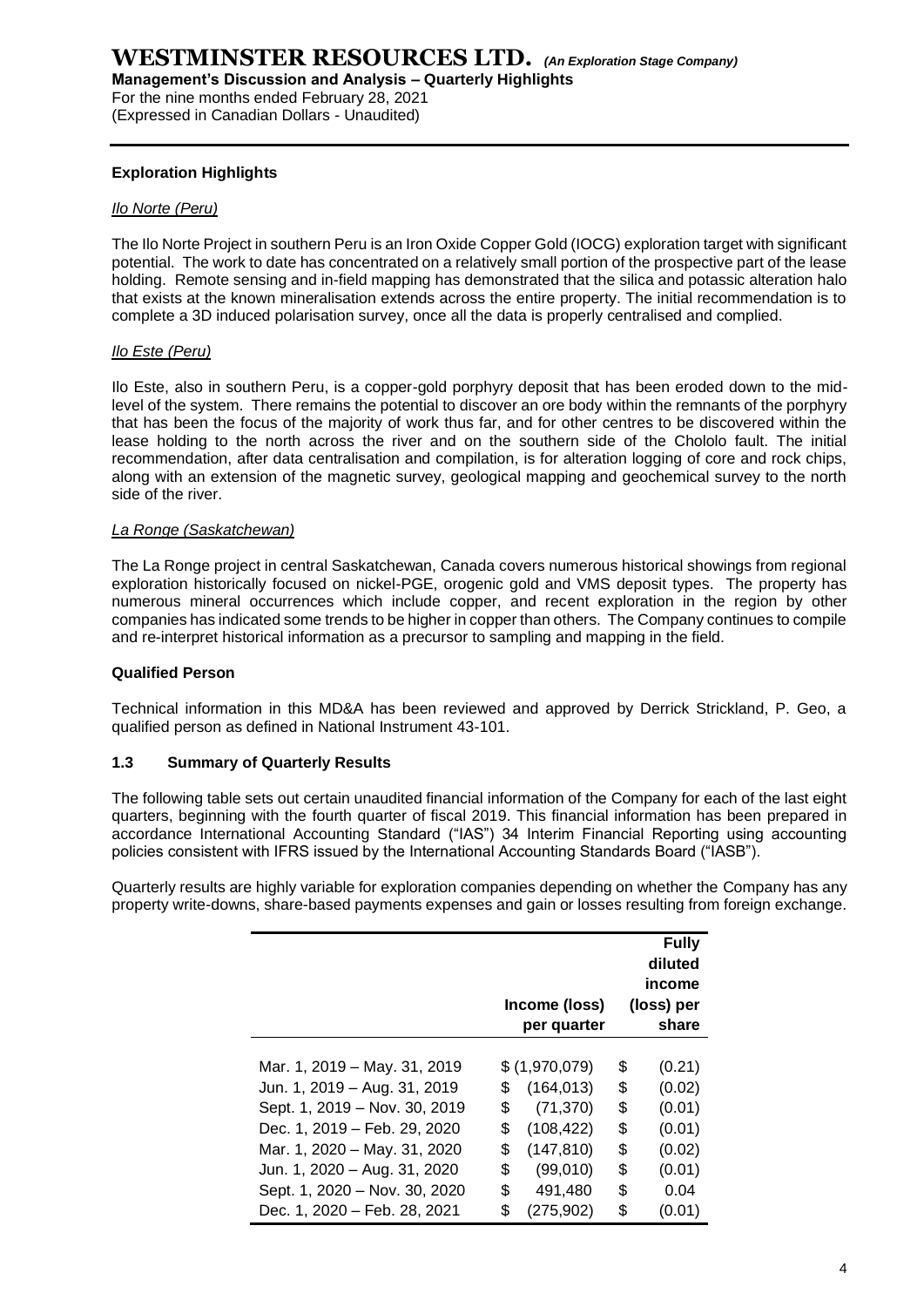**Management's Discussion and Analysis – Quarterly Highlights**

For the nine months ended February 28, 2021

(Expressed in Canadian Dollars - Unaudited)

### **1.4 Results of Operations**

During the nine months ended February 28, 2021 and year ended May 31, 2020, exploration expenditures were as follows:

|                                   | Balance as at |              |   | Balance as at |                        | Balance as at |                |                   |           |
|-----------------------------------|---------------|--------------|---|---------------|------------------------|---------------|----------------|-------------------|-----------|
|                                   | May 31, 2019  |              |   |               | Additions May 31, 2020 | Additions     |                | February 28, 2021 |           |
| Ilo Norte/Ilo Este Project, Peru: |               |              |   |               |                        |               |                |                   |           |
| Acquisition costs                 | \$            | 3,008,203 \$ |   | 26,506        |                        | \$3,034,709   | \$47,301       | - \$              | 3,082,010 |
| <b>Exploration expenditures</b>   |               |              |   |               |                        |               |                |                   |           |
| Consulting and engineering        |               | 81,630       |   |               |                        | 81,630        | $\blacksquare$ |                   | 81,630    |
|                                   |               | 3,089,833    |   | 26,506        |                        | 3,116,339     | 47,301         |                   | 3,163,640 |
| La Ronge, Saskatchewan:           |               |              |   |               |                        |               |                |                   |           |
| Acquisition costs                 |               | 70,000       |   |               |                        | 70,000        | $\blacksquare$ |                   | 70,000    |
| <b>Exploration expenditures</b>   |               |              |   |               |                        |               |                |                   |           |
| Consulting and engineering        |               | 70,000       |   |               |                        | 70,000        | 1,575          |                   | 71,575    |
|                                   |               | 70,000       |   |               |                        | 70,000        | 1,575          |                   | 71,575    |
|                                   |               |              |   |               |                        |               |                |                   |           |
|                                   | \$            | 3,159,833    | S | 26,506        | \$                     | 3,186,339     | \$<br>48,876   | \$                | 3,235,215 |

### **Ilo Norte and Ilo Este, Peru**

On February 6, 2018, the Company signed an agreement, subsequently amended, to acquire a 100% interest in a portfolio of concessions in southern Peru. This transaction closed in July 2018.

As consideration, the Company:

- i) paid \$189,525 (US\$150,000) on signing of the agreement;
- $\dot{i}$  ii) issued 3,800,000 common shares with a fair value of \$2,470,000 during the year ended May 31, 2019;
- iii) issued 190,000 finder fee shares with a fair value of \$123,500 during the year ended May 31, 2019; and
- iv) paid US\$100,000 as a final payment (\$135,263 settled in shares resulting in a gain of \$81,158 on the settlement of debt) during the period ended February 28, 2021.

### **La Ronge, Saskatchewan**

During the year ended May 31, 2019, the Company earned a 50% interest in two mineral claims located in the La Ronge district of Saskatchewan by issuing 400,000 common shares with a fair value of \$70,000. The Company has the option to earn an additional 30% in the property by making the following payments:

|                                | Number of<br><b>Common Shares</b> | <b>Exploration</b><br><b>Expenditures</b> | Ownership<br><b>Interest</b> |
|--------------------------------|-----------------------------------|-------------------------------------------|------------------------------|
| On or before December 11, 2020 | 400.000                           | 100,000                                   | 10%                          |
| On or before December 11, 2021 | ۰                                 | 100.000                                   | 10%                          |
| On or before December 11, 2022 | ۰                                 | 200,000                                   | 10%                          |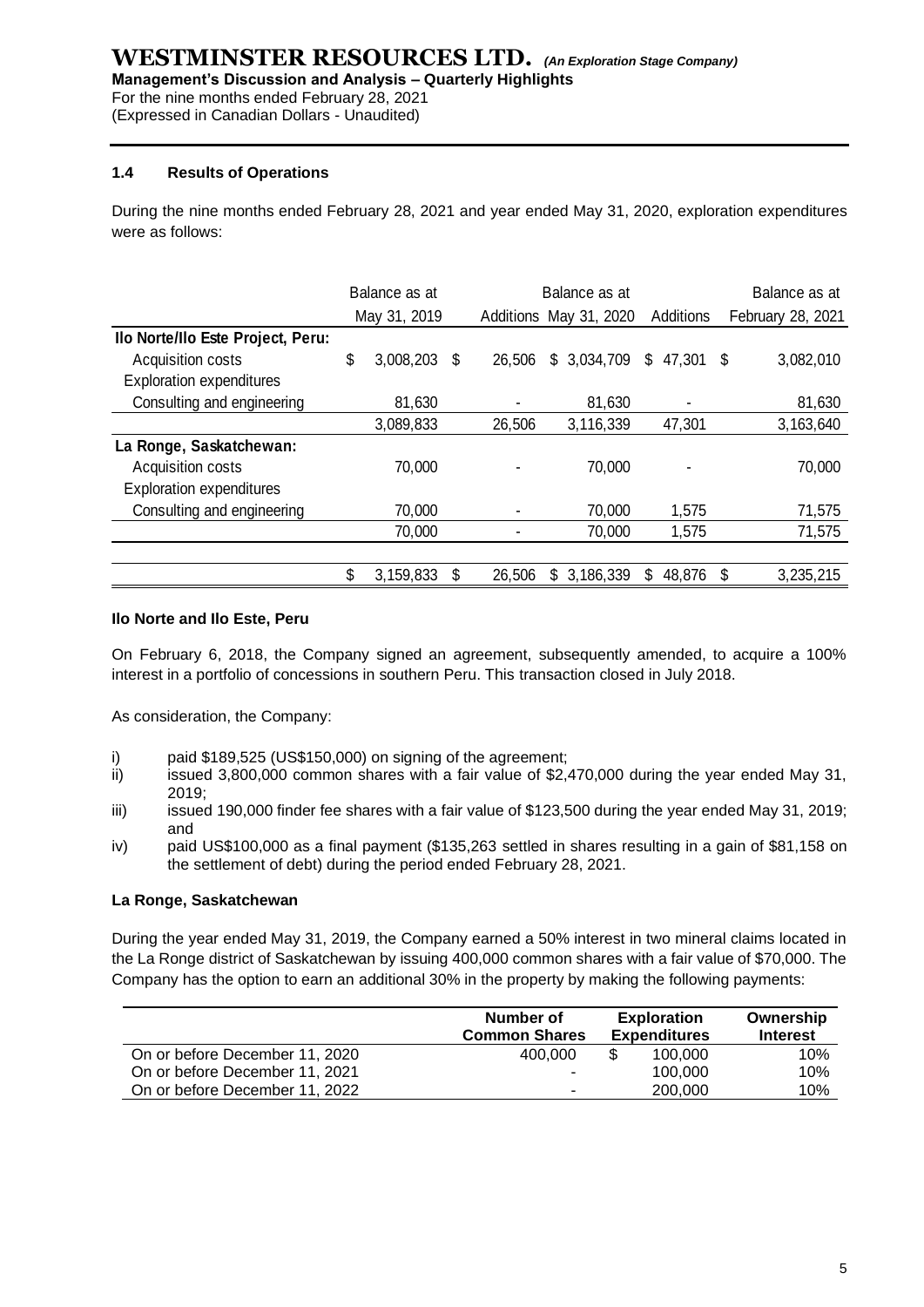**Management's Discussion and Analysis – Quarterly Highlights**

For the nine months ended February 28, 2021 (Expressed in Canadian Dollars - Unaudited)

### **Nine Months Ended February 28, 2021**

Total income and comprehensive income for the period ended February 28, 2021 was \$116,568 compared to total loss and comprehensive loss of \$343,805 for the period ended February 29, 2020. During the period ended February 28, 2021:

- i) Consulting fees decreased to \$102,000 (February 29, 2020 \$209,500) due to several consulting contracts ending in August 2019 which resulted in reduced consulting fees.
- ii) Office increased to \$37,550 (February 29, 2020 \$26,927) due to an increase in general activities in the current period.
- iii) Accounting and legal fees increased to \$56,599 (February 29, 2020 \$30,379) due to the timing of audit fees accrued in the current period.
- iv) Bank charges and interest increased to \$7,764 (February 29, 2020 \$1,767) due to interest accrued on short-term borrowing in the current period.
- v) Gain on settlement of accounts payable and accrued liabilities increased to \$610,896 (February 29, 2020 – \$Nil) due to the issuance of shares for debt. The gain was a result of the difference between the deemed price and the fair value at the date of issuance.
- vi) Gain on settlement of short-term borrowing increased to \$66,926 (February 29, 2020 \$Nil) due to the settlement of debt during the current period.
- vii) Share-based compensation of \$271,100 (February 29, 2020 \$Nil) due to share options granted during the current period.

### **Three Months Ended February 28, 2021**

Total loss and comprehensive loss for the period ended February 28, 2021 was \$275,902 compared to total loss and comprehensive loss of \$108,422 for the period ended February 29, 2020. During the period ended February 28, 2021:

- i) Consulting fees decreased to \$24,000 (February 29, 2020 \$62,378) due to several consulting contracts ending in August 2019 which resulted in reduced consulting fees.
- ii) Management fees increased to \$15,000 (February 29, 2020 \$Nil) due to a management fees to the CEO of the Company starting in September 2020.
- iii) Office increased to \$18,386 (February 29, 2020 \$14,781) due to an increase in general activities in the current period.
- iv) Accounting, audit and legal fees decreased to \$15,904 (February 29, 2020 \$21,588) due to the timing of audit fees accrued in the current period.
- v) Regulatory and filing fees increased to \$10,892 (February 29, 2020 \$7,325) due to increased filings during the current period.
- viii) Gain on settlement of short-term borrowing increased to \$66,926 (February 29, 2020 \$Nil) due to the settlement of debt during the current period.
- vi) Amortization of right-of-use asset increased to \$38,269 (February 29, 2020 \$34,948) due to the adoption of IFRS 16 at the beginning of the fiscal year.
- vii) Foreign exchange loss increased to \$2,871 (February 29, 2020 gain of \$6,247) due to the exchange difference on translation foreign operations in the current period.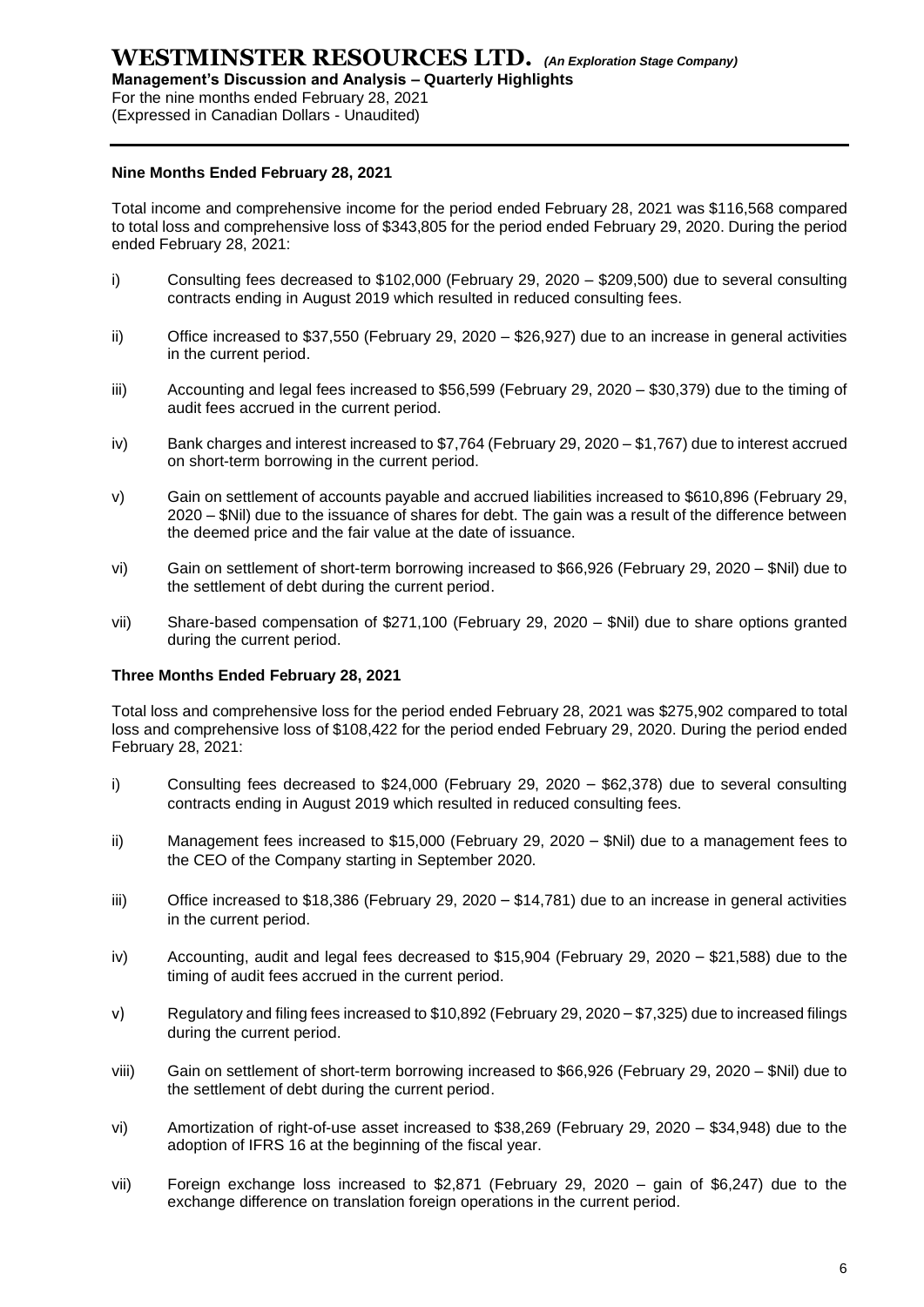**Management's Discussion and Analysis – Quarterly Highlights**

For the nine months ended February 28, 2021 (Expressed in Canadian Dollars - Unaudited)

viii) Share-based compensation of \$271,100 (February 29, 2020 – \$Nil) due to share options granted during the current period.

### **1.5 Liquidity and Going Concern**

The recovery of the Company's investment in exploration and evaluation properties and the attainment of profitable operations are dependent upon the discovery and development of economic precious and base metal reserves and the ability to arrange sufficient financing to bring these reserves into production. The ultimate outcome of these matters cannot presently be determined.

As the Company is in the exploration stage, no mineral producing revenue has been generated to date. The ability of the Company to meet its obligations and continue the exploration and development of its mineral properties is dependent upon its ability to continue to raise adequate financing. Historically, operating capital and exploration requirements have been funded primarily from equity financing, joint ventures, disposition of mineral properties and investments. There can be no assurance that such financing will be available to the Company in the amount required at any time or for any period or, if available, that it can be obtained on terms satisfactory to the Company. Based on the amount of funding raised, the Company's exploration program may be tailored accordingly.

Other than those obligations disclosed in the notes to its audited annual consolidated financial statements and discussed in this MD&A, the Company has no other long-term debt, capital lease obligations, operating leases, or any other long-term obligations. The Company has no outstanding debt facility upon which to draw.

The Company's cash position as at February 28, 2021 was \$303,576 (May 31, 2020 – \$10,047) and had negative working capital of \$5,358 (May 31, 2020 – \$1,537,020).

Historically, the Company's only source of funding has been the issuance of equity securities for cash. The Company has issued common share capital pursuant to private placement financings, and the exercise of warrants and options. The Company's access to exploration financing when the financing is not transaction specific is always uncertain. There can be no assurance of continued access to significant equity funding.

The Company's ability to raise additional funds may be impacted by future exploration results and changes in metal prices or market conditions.

In March 2020, there was a global pandemic outbreak of COVID-19. The actual and threatened spread of the virus globally has had a material adverse effect on the global economy and specifically, the regional economies in which the Company operates. The pandemic could result in delays in the course of business, including potential delays to its business plans and activities, and continue to have a negative impact on the stock market, including trading prices of the Company's shares and its ability to raise new capital. These uncertainties raise substantial doubt upon the Company's ability to continue as a going concern and realize its assets and settle its liabilities and commitments in the normal course of business.

A detail of the Company's recently completed private placements are discussed in the section that follows.

### **1.6 Capital Resources**

During the period ended February 28, 2021, the Company:

- i) closed a non-brokered private placement for 6,963,400 units at a price of \$0.10 per unit for gross proceeds of \$696,340. Each unit consists of one common share and one-half share purchase warrant entitling the holder to purchase one additional common share for a period of two years at a price of \$0.20 per share. The Company paid \$27,160 in cash as finders' fees.
- ii) issued 2,545,404 common shares at \$0.16 per share at a value of \$407,265 to third-party lenders and related parties to settle some of the indebtedness, accounts payable and accrued liabilities of the Company for an aggregate total of \$1,018,161 resulting in a gain of \$610,896 on the settlement of debt.

No shares were issued during the year ended May 31, 2020.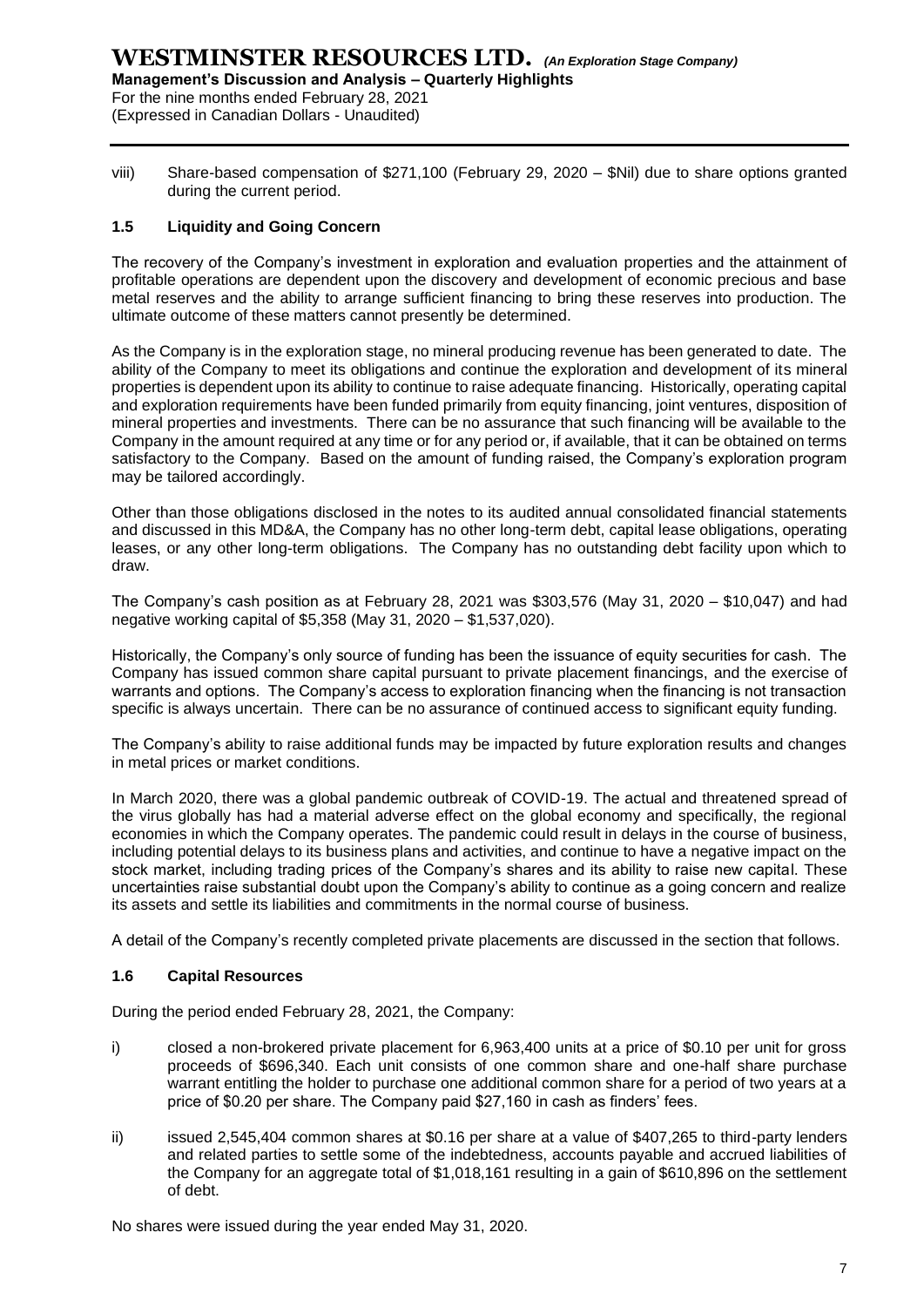**Management's Discussion and Analysis – Quarterly Highlights**

For the nine months ended February 28, 2021 (Expressed in Canadian Dollars - Unaudited)

### **1.7 Off-Balance Sheet Arrangements**

The Company has no off-balance sheet arrangements.

### **1.8 Transactions with Related Parties**

Key management personnel are persons responsible for planning, directing and controlling the activities of the entity, and include all directors and officers. Key management compensation during the nine months ended February 28, 2021 and 2020 were as follows:

|                          | Nine months ended |   | Nine months ended |
|--------------------------|-------------------|---|-------------------|
|                          | February 28, 2021 |   | February 29, 2020 |
| Short-term benefits      | 84.000            | S | 115.355           |
| Share-based compensation | 147.873           |   |                   |
| Total                    | 231.873           |   | 115,355           |

Included in short term benefits are the following:

- (i) \$30,000 (February 29, 2020 \$30,000) in management fees paid or accrued to a company controlled by Jason Cubitt, the Company's Chief Executive Officer.
- (ii) \$9,000 (February 29, 2020 \$1,355) in consulting fees paid or accrued to Rachel Chae, the Company's Chief Financial Officer.
- (iii) \$Nil (February 29, 2020 \$90,000) in consulting fees paid or accrued to a company controlled by Alain Voisin, the Company's former Chief Financial Officer.
- (iv) \$Nil (February 29, 2020 \$Nil) in consulting fees recorded under E&E paid to Kerry Griffin, the former Vice President, Exploration.
- (v) \$45,000 (February 29, 2020 \$45,000) in director fees accrued to Christopher Gale, a director of the Company.

Included in accounts receivable is \$117,455 (May 31, 2020 - \$117,455) receivable from Jaxon Mining Inc., a Company which formerly had a shared Chief Financial Officer and shared directors, for former shared office space and administrative expenses. During the nine months ended February 28, 2021, the Company received \$Nil (February 29, 2020 - \$25,000) from Jaxon Mining Inc. for former shared office and administrative expenses.

Included in accounts payable and accrued liabilities is \$86,348 (May 31, 2020 - \$198,598) in key management compensation payable to directors, officers and a former officer.

Included in accounts payable and accrued liabilities is \$157,461 (May 31, 2020 - \$314,606) due to Latin Resources Limited, a company with a common director.

The optionor of the La Ronge, Saskatchewan property is Ore Capital Partners Ltd., a company formerly controlled by Jason Cubitt, the Company's Chief Executive Officer.

During the period ended February 28, 2021, the Company issued 1,301,870 common shares to related parties and 338,158 common shares to settle the option payment of Ilo Norte and Ilo Este properties which is included in accrued liabilities.

### **1.9 Recent Accounting Pronouncements and new standards and interpretations**

Please refer to the condensed interim consolidated financial statements for the nine months ended February 28, 2021 on [www.sedar.com.](http://www.sedar.com/)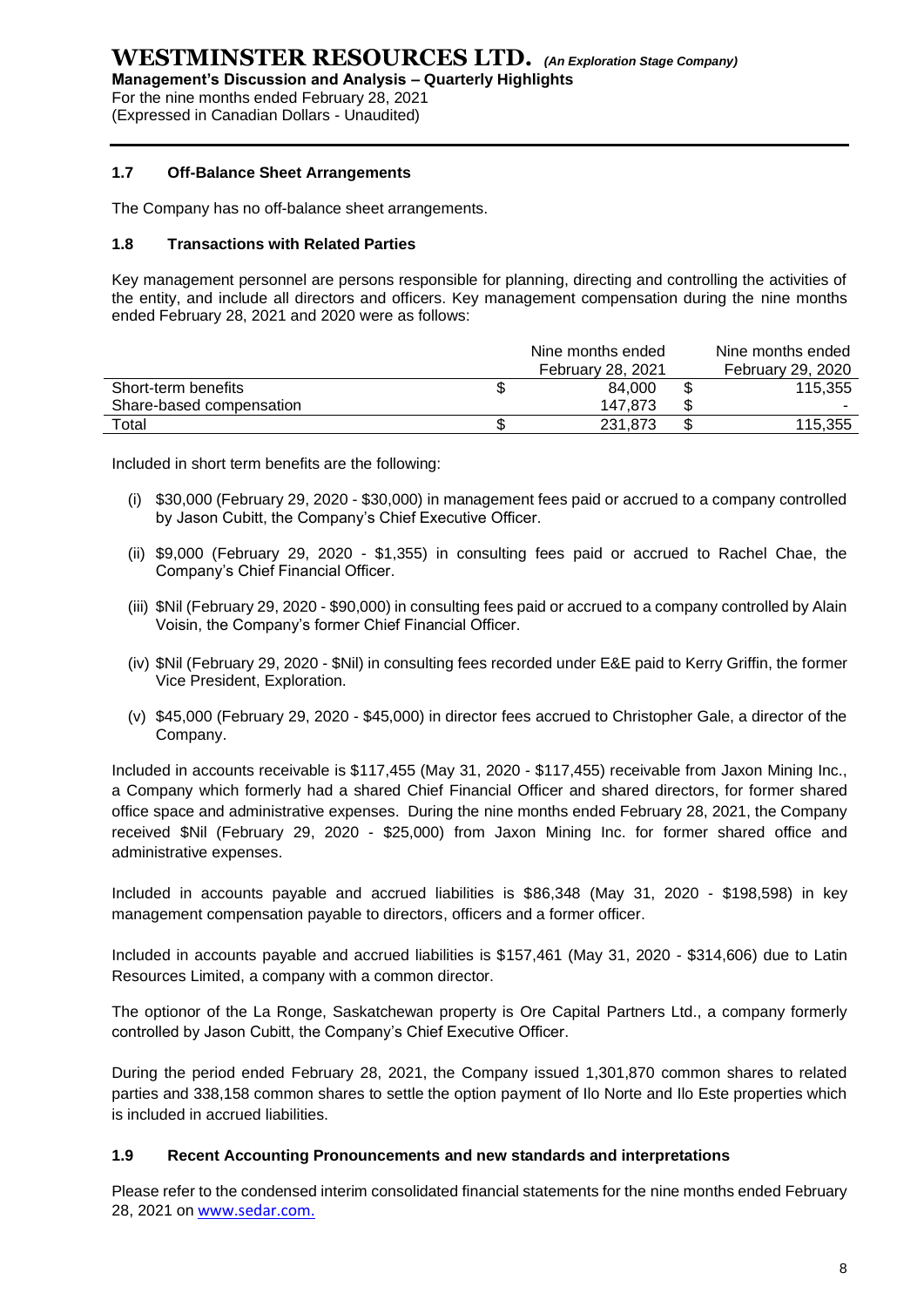**Management's Discussion and Analysis – Quarterly Highlights**

For the nine months ended February 28, 2021 (Expressed in Canadian Dollars - Unaudited)

### **1.10 Financial Instruments and Other Instruments**

The Company classifies its financial instruments in the following categories: at fair value through profit and loss ("FVTPL"), at fair value through other comprehensive income (loss) ("FVTOCI") or at amortized cost. The Company determines the classification of financial assets at initial recognition. The classification of debt instruments is driven by the Company's business model for managing the financial assets and their contractual cash flow characteristics. Equity instruments that are held for trading are classified as FVTPL. For other equity instruments, on the day of acquisition the Company can make an irrevocable election (on an instrument-by-instrument basis) to designate them as at FVTOCI. Financial liabilities are measured at amortized cost, unless they are required to be measured at FVTPL (such as instruments held for trading or derivatives) or if the Company has opted to measure them at FVTPL.

The following table shows the original classification under IFRS 9:

| Financial assets/liabilities             | New Classification IFRS 9 |
|------------------------------------------|---------------------------|
| Cash                                     | <b>FVTPL</b>              |
| Accounts receivable                      | Amortized cost            |
| Accounts payable and accrued liabilities | Amortized cost            |
| Short-term borrowing                     | Amortized cost            |

The adoption of IFRS 9 resulted in no impact to the opening accumulated deficit nor to the opening balance of accumulated comprehensive income on June 1, 2018.

The Company's risk exposure and the impact on the Company's financial instruments are summarized below.

a) Credit risk

Credit risk is the risk of loss associated with the counterparty's inability to fulfill its payment obligations. Financial instruments that potentially subject the Company to concentrations of credit risks consist principally of cash. To minimize the credit risk the Company places these instruments with a high quality financial institution.

b) Market Risk

Market risk is the risk that the fair value of, or future cash flows from, the Company's financial instruments will significantly fluctuate due to changes in market prices. The value of financial instruments can be affected by changes in interest rates, foreign currency rates and other price risk.

(i) Interest rate risk

The Company is exposed to interest rate risk on the variable rate of interest earned on bank deposits. The fair value interest rate risk on bank deposits is insignificant as the deposits are short‐term.

The Company has not entered into any derivative instruments to manage interest rate fluctuations.

(ii) Currency risk

The Company's expenses are denominated in Canadian dollars. The Company's corporate office is based in Canada and current exposure to exchange rate fluctuations is minimal.

The Company does not have any significant foreign currency denominated monetary liabilities.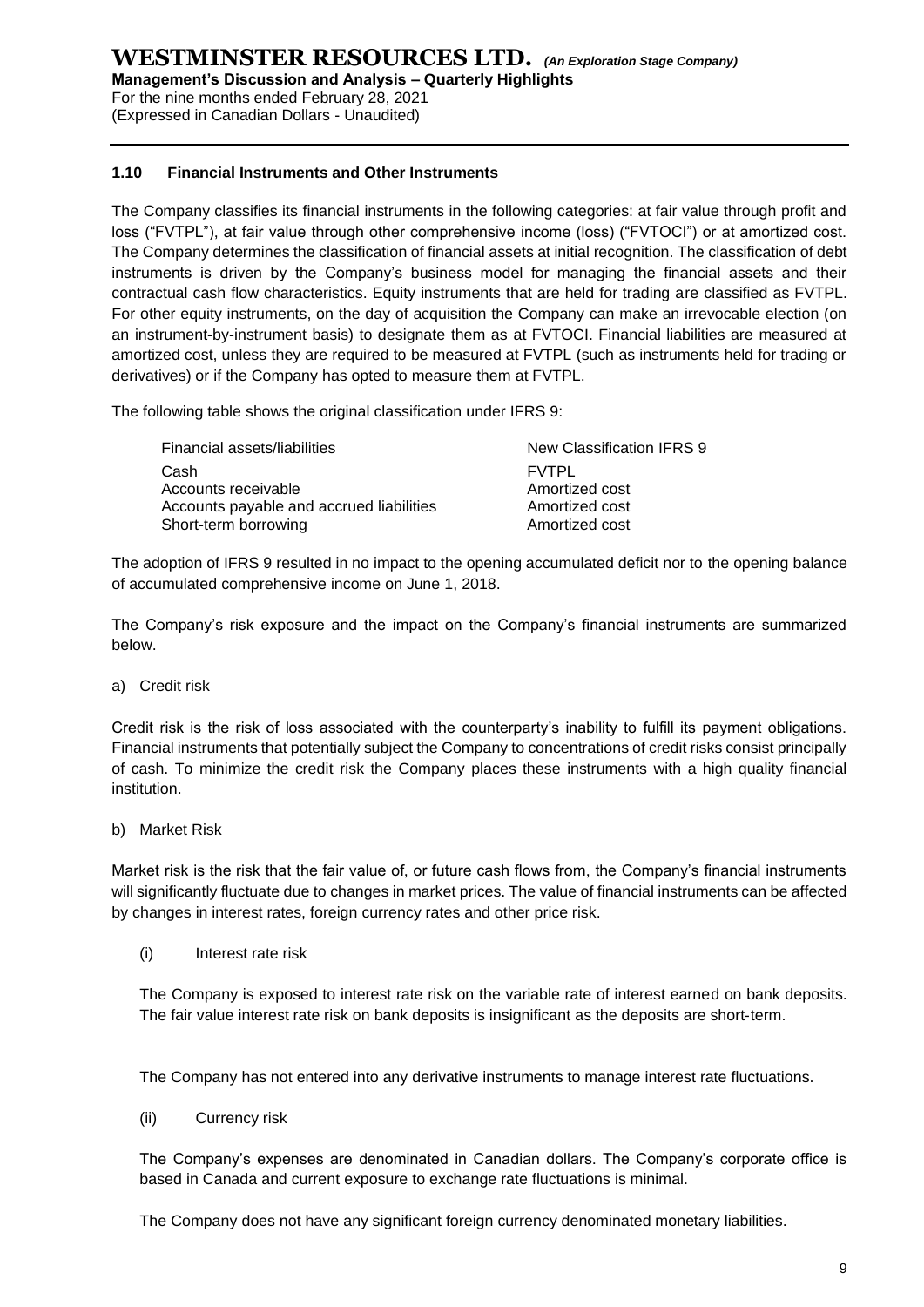**Management's Discussion and Analysis – Quarterly Highlights**

For the nine months ended February 28, 2021 (Expressed in Canadian Dollars - Unaudited)

The Company is exposed to currency risk to the extent that expenditures incurred by the Company are denominated in currencies other than the Canadian dollar (primarily Mexican pesos). The Company does not manage currency risk through hedging or other currency management tools.

|                          | February 28,<br>2021<br><b>US Dollars</b> | May 31,<br>2020<br><b>US Dollars</b> | February 28,<br>2021<br><b>Mexican Pesos</b> | May 31,<br>2020<br>Mexican Pesos |
|--------------------------|-------------------------------------------|--------------------------------------|----------------------------------------------|----------------------------------|
| Cash<br>Accounts payable | (125,404)                                 | 21<br>(231,863)                      | ۰<br>(511,559)                               | (511, 559)                       |
| Net                      | (125,404)                                 | (231,842)                            | (511,559)                                    | (511, 559)                       |

The Company's net exposure to foreign currency risk is as follows:

#### (iii) Other price risk

Other price risk is the risk that the fair value or future cash flows of a financial instrument will fluctuate due to changes in market prices, other than those arising from interest rate risk or currency risk. The Company is not exposed to other price risk.

### c) Liquidity risk

Liquidity risk is the risk that the Company will not be able to meet its financial obligations as they fall due. The Company has a planning and budgeting process in place to help determine the funds required to support the Company's normal operating requirements on an ongoing basis. The Company ensures that there are sufficient funds to meet its short-term business requirements, taking into account its anticipated cash flows from operations and its holdings of cash.

As at February 28, 2021, the cash balance of \$303,576 (May 31, 2020 - \$10,047) would not be sufficient to meet the cash requirements for the Company's administrative overhead, maintaining its E&E assets and continuing with its exploration programs in the following twelve months. The Company will be required to raise additional capital in the future to fund its operations. Liquidity risk is assessed as high.

The following is an analysis of the contractual maturities of the Company's non-derivative financial liabilities at February 28, 2021:

|                                       | Within<br>60 days |                    |  | <b>Between</b><br>$61-90$ days | More than<br>90 days |
|---------------------------------------|-------------------|--------------------|--|--------------------------------|----------------------|
| Accounts payable<br>Accrued liability | \$                | 279,980<br>119,875 |  | ٠<br>-                         | ۰                    |
| Short-term borrowing                  |                   | 51,016             |  |                                |                      |
|                                       |                   | 450,871            |  |                                |                      |

The following is an analysis of the contractual maturities of the Company's non-derivative financial liabilities at May 31, 2020:

|                                                               | Within<br>60 days |                               |    | <b>Between</b><br>$61-90$ days |    | More than<br>90 days                  |
|---------------------------------------------------------------|-------------------|-------------------------------|----|--------------------------------|----|---------------------------------------|
| Accounts payable<br>Accrued liability<br>Short-term borrowing | \$                | 410,798<br>972,661<br>144.218 | \$ | ٠<br>-<br>-                    | \$ | ۰<br>$\blacksquare$<br>$\blacksquare$ |
|                                                               |                   | 1.527.677                     | ۰D | ٠                              | æ  | $\blacksquare$                        |